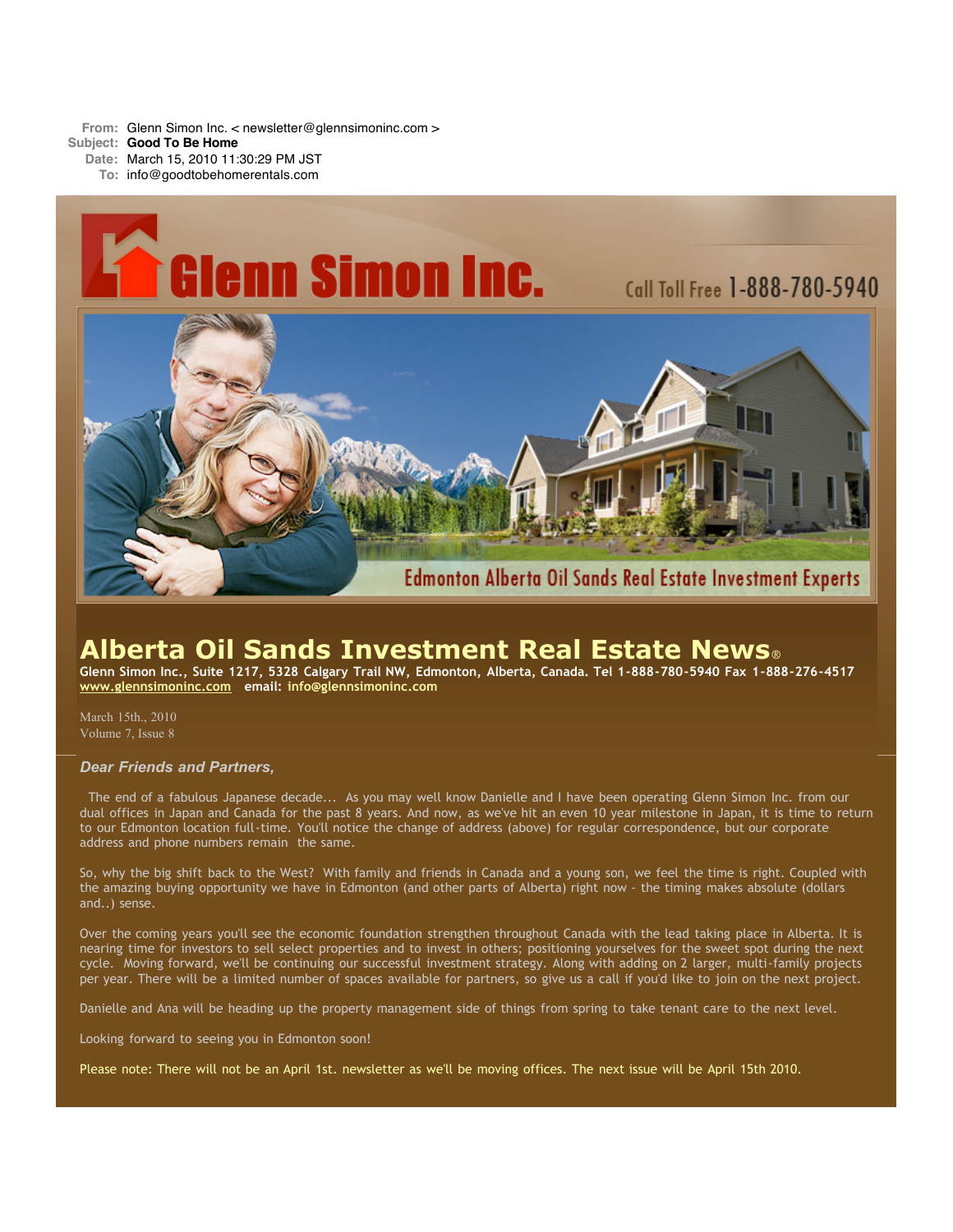

## **South East Edmonton: Cashflowing Wildrose Suited Bungalow In High Growth Area**

Turbo charge your portfolio. Stylish 3 bedroom 2 bath suited home has over 911 sq ft of rental space on main floor plus double detached garage. The pictures show the detail and care that went into building this home. Separate entry to the gorgeous 1 bedroom suite that pulls in extra cash flow.

Comes complete with great tenants making this a totally turn-key property for you. Convenient south east area with easy access to the new Ring Road and refinery row. Excellent neighborhood that demands high resale value and rents. HUGE upside potential due to the great purchase price, strong economic fundamentals and the proximity of this home in relation to Edmonton's growing SE side.

Produces **\$297** positive cash flow per month using an investor's mortgage plan - taking advantage of current low rates.

Poised for massive growth. This home rents for top dollar and has everything arranged, including financing structure and incredible tenants. Your investment includes: financial analysis, professional inspection, insurance, financing set-up, legal fees, basic accounting, reserve fund, CMA, bi-annual statements, strategic market planning to ensure successful entry and exit, plus much more!

## **Purchase price: \$335K Total Investment: \$80.7K. Your Estimated 5 Year Profit \$61.3K. Your pre-tax Total ROI is 76% or 15% per year. + \$297 Cash Flow in Your Pocket Every Month**

"Get into action and realize secure, long-term profits"

Already producing a great RETURN. Visit HERE for the full FEATURE sheet and call 1-888-780-5940 to get started.

===SPECIAL NOTICE: NO CASH, BUT GOOD CREDIT? CALL US TODAY TO LEARN HOW YOU CAN OWN INVESTMENT PROPERTY===

-Please remember: All investments carry RISK. Be sure to seek your own independent legal advice-

==============

==============

### **Alberta Braces For The Next Labour Squeeze**

A rebound in the oil patch is sparking fears of a labour shortage like the one that led to sky-high wages and mass importing of **skilled tradespeople**

March 1, 2010. By Gordon Pitts, Globe and Mail.

Evan Brewer could soon be the Alberta economy's salvation - and its worst nightmare. Near the end of the energy boom, the 24 year-old New Brunswicker worked as a journeyman welder in the oil sands, making close to \$5,000 in a good week in Fort McMurray. GRAB THIS STORY

## **\$33.7M City Surplus A Big Surprise Mayor Mandel cautions against thoughts of increased spending**

By Keith Gerein, Edmonton JournalMarch 5, 2010

Reduced hiring and an improving economy helped the City of Edmonton to an unexpected \$33.7-million budget surplus in 2009. "It's much better than last year when we were in a deficit situation," Mayor Stephen Mandel said Thursday as the year-end results were announced. "It's good to have a surplus." READ MORE HERE.